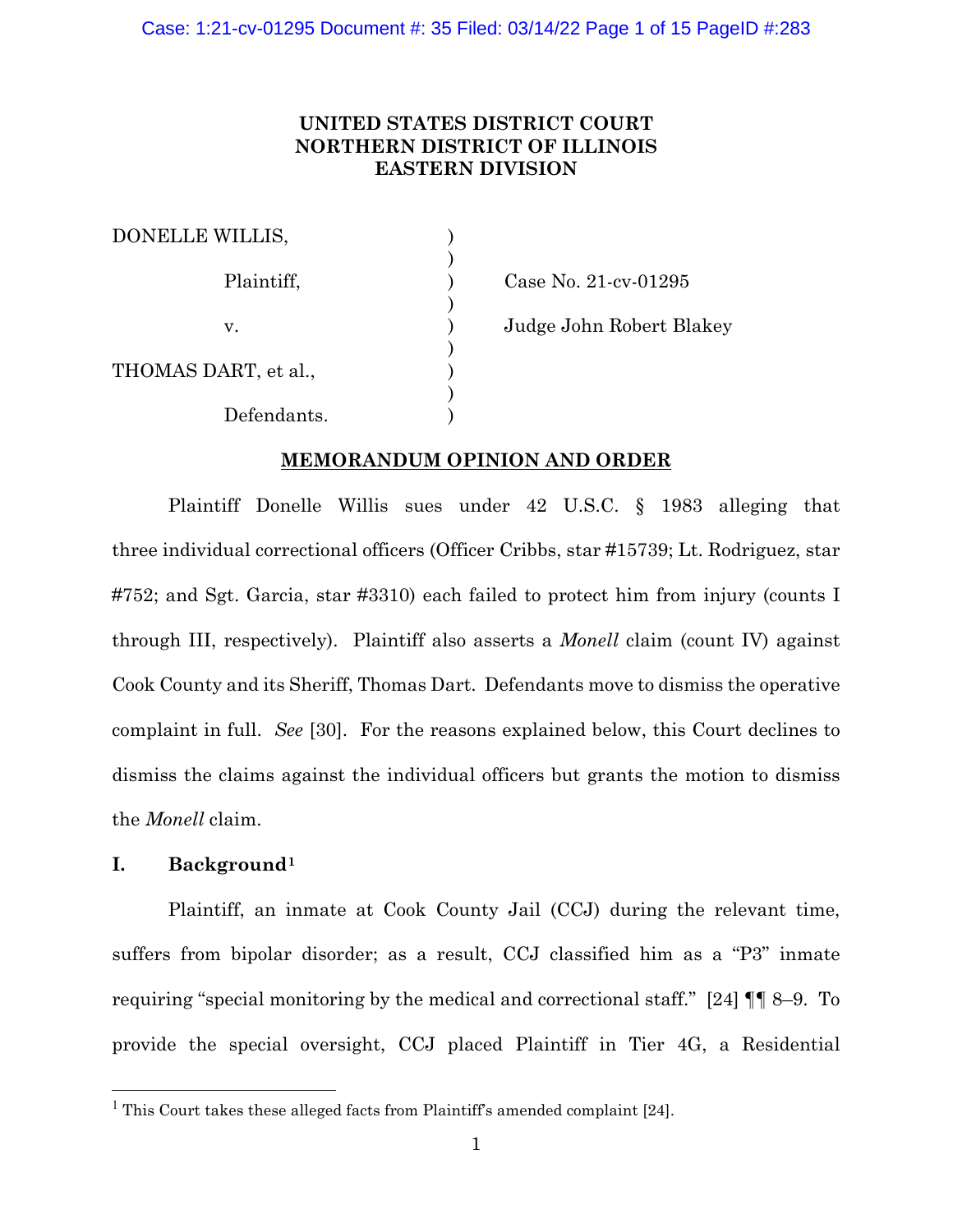#### Case: 1:21-cv-01295 Document #: 35 Filed: 03/14/22 Page 2 of 15 PageID #:284

Treatment Unit (RTU) designated for detainees with mental illness who need increased care and supervision. *Id.* ¶¶ 8, 24–27. P3 inmates in Tier 4G live in a "dorm" setting rather than in individual cells. *Id*. ¶¶ 10–11, 36

On September 15, 2020, CCJ moved another detainee, Marshawn Fulton, to Tier 4G after Fulton was accused of violently attacking another detainee on Tier 3D. *Id.* ¶ 24. Sgt. Garcia, the tier supervisor, and Lt. Rodriguez, who served as the watch commander, approved Fulton's transfer to Tier 4G. *Id.* ¶¶ 36, 48. Correctional Officer Cribbs, the tier officer on duty at the time, escorted Fulton to Tier 4G and then "closed the door and did not bother to enter the tier." *Id.* ¶¶ 21–22, 25. After Fulton entered the tier, he walked to Plaintiff's bed and punched Plaintiff in the face, breaking his jaw. *Id.* ¶¶ 27, 30.

Plaintiff claims that all Defendants knew of Fulton's history of violence and aggressive behavior. *Id.* ¶¶ 15, 29, 35, 46, 66. Plaintiff further claims that all Defendants knew that P3 detainees face a heightened risk of harm that necessitates increased care, supervision, and security checks. *Id.* ¶¶ 18, 23, 37, 46–49, 72. Despite the knowledge of heightened danger, Plaintiff alleges, Defendant Dart has "a widespread practice to continue to house an inmate in the same dorm or to transfer the inmate to another 'P3' dorm when there is knowledge an inmate serially attacks staff or inmates," rather than isolating violent P3 inmates in single cells. *Id.* ¶¶ 10– 11. Plaintiff alleges that, although CCJ policy requires officers to maintain twentyfour-hour direct supervision over P3 inmates and to conduct "security checks" every fifteen minutes, as Defendant Dart knows, officers do not follow the policy. *Id.* ¶¶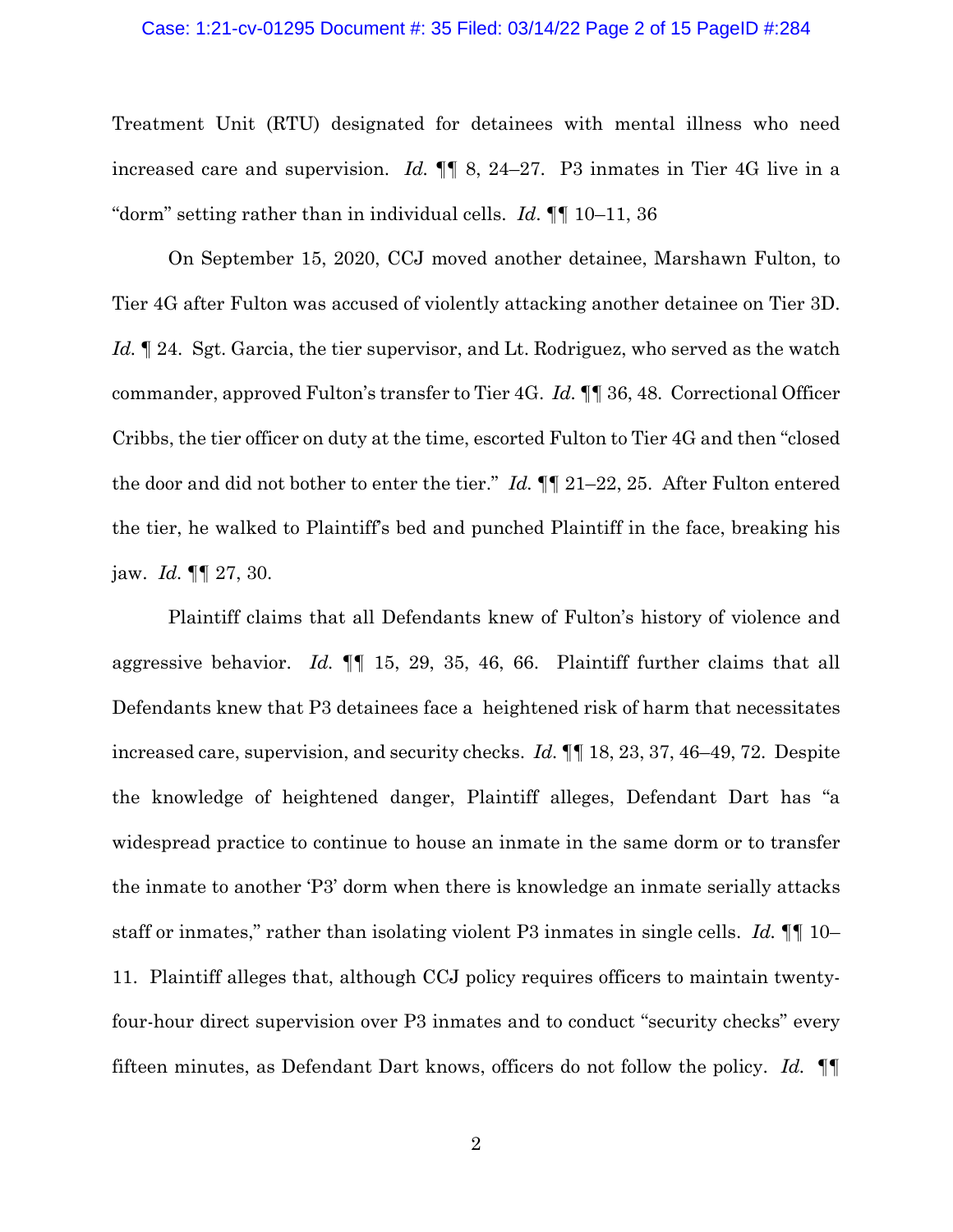#### Case: 1:21-cv-01295 Document #: 35 Filed: 03/14/22 Page 3 of 15 PageID #:285

18–20. Plaintiff alleges that, between January 1, 2020 and January 30, 2020, there were over fifty instances of serious injury to inmates due to an officer leaving his or her post in the RTU dorm. *Id.* ¶ 60.

Plaintiff alleges that: Defendant Cribbs violated Plaintiff's Fourteenth Amendment rights when he elected not to enter Tier 4G with Fulton, despite knowledge of Fulton's violent tendencies; Defendant Rodriguez violated Plaintiff's rights when he approved Fulton's transfer to Plaintiff's tier, knowing the transfer created an unreasonable risk of harm to Plaintiff; Defendant Garcia violated Plaintiff's rights when he failed to isolate Fulton, exposing Plaintiff to an unreasonable risk of harm; and Sheriff Dart violated Plaintiff's rights by failing to implement policies to protect P3 inmates and by allowing a systemic failure to follow safety protocols. *See* [24]. Plaintiff sues Cook County as an indispensable party to cover any damages awarded against Defendant Dart. *Id.*

Defendants move to dismiss all claims under Federal Rule of Civil Procedure 12(b)(6) [30].

## **II. Legal Standard**

To survive a 12(b)(6) motion, a complaint must provide a "short and plain statement of the claim" showing that the pleader merits relief, Fed. R. Civ. P. 8(a)(2), so that the Defendant has "fair notice" of the claim "and the grounds upon which it rests," *Bell Atl. Corp. v. Twombly*, 550 U.S. 544, 555 (2007) (quoting *Conley v. Gibson*, 355 U.S. 41, 47 (1957)). A complaint must also contain "sufficient factual matter" to state a facially plausible claim to relief, allowing this Court to "draw the reasonable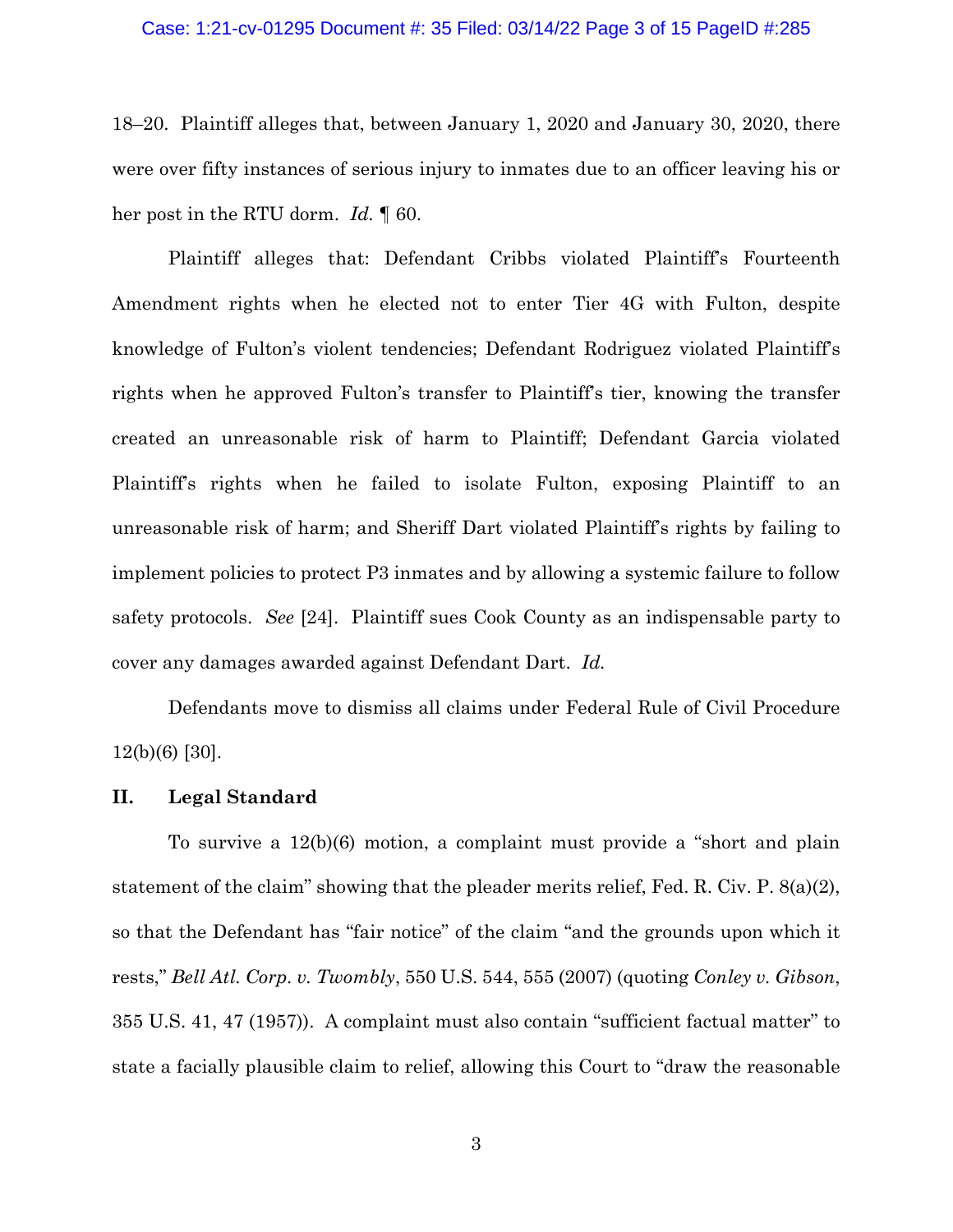#### Case: 1:21-cv-01295 Document #: 35 Filed: 03/14/22 Page 4 of 15 PageID #:286

inference that the defendant is liable for the misconduct alleged." *Ashcroft v. Iqbal*, 556 U.S. 662, 678 (2009) (quoting *Twombly*, 550 U.S. at 570). This plausibility standard "asks for more than a sheer possibility" that a defendant acted unlawfully. Id. at 678. Thus, "[t]hreadbare recitals of the elements of a cause of action" and mere conclusory statements "do not suffice." *Id.*

When evaluating complaints under Rule 12(b)(6), courts accept all wellpleaded allegations in the complaint as true and draw all reasonable inferences in the plaintiff's favor. *Id*. Courts "must also consider 'documents attached to the complaint, documents that are critical to the complaint and referred to in it, and information that is subject to proper judicial notice.'" *Jafri v. Chandler LLC*, 970 F. Supp. 2d 852, 855 (N.D. Ill. 2013) (quoting *Geinosky v. City of Chi.*, 675 F.3d 743, 745 n.1 (7th Cir. 2012)).

### **III. Analysis**

## **A. Claims Against the Defendant Officers**

Plaintiff alleges that Defendant Cribbs, as the "tier officer" for 4G in the RTU on September 15, 2020 (the night Fulton attacked Plaintiff), was charged with "direct supervision" of the tier and knew that leaving the tier without relief would expose all inmates to an unreasonable risk of harm. [24] ¶¶ 4, 22–23. Nevertheless, after opening the door to allow Fulton to enter the tier and directing Fulton to a bed at the front of the dorm, Cribbs closed the door without entering the tier. *Id.* ¶ 25. Cribbs' conduct was especially egregious because Cribbs knew Fulton had violently attacked another inmate only a few hours earlier. *Id.* ¶ 24. Plaintiff alleges that he would not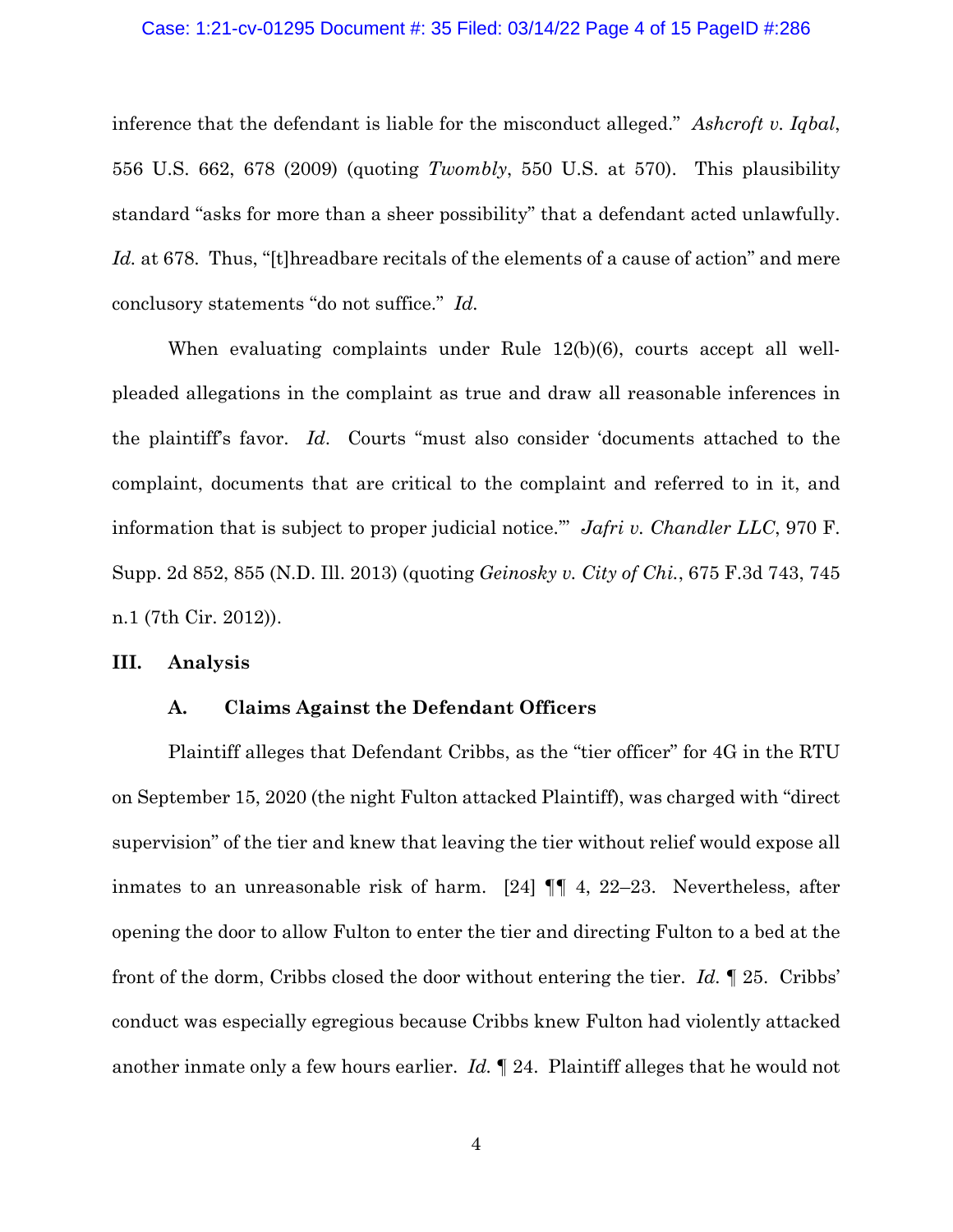#### Case: 1:21-cv-01295 Document #: 35 Filed: 03/14/22 Page 5 of 15 PageID #:287

have been harmed if Cribbs has taken reasonable measures on September 15, 2020 to provide security to inmates on the tier. *Id.* ¶ 31.

As to Defendants Rodriguez and Garcia, Plaintiff alleges that, at the time of the incident, Defendant Rodriguez was the watch commander for the RTU and Defendant Garcia was the sergeant assigned to supervise Tier 4G in the RTU. [24] ¶¶ 32, 44. Plaintiff alleges that Rodriguez learned, about three hours before the transfer, that Fulton had attacked another inmate, knew Fulton had a pattern of attacking inmates and staff, and knew Fulton was "particularly dangerous because of his mental illness." *Id.* ¶¶ 33–35. Plaintiff alleges that Defendant Garcia knew Fulton was being transferred into Tier 4G after attacking another inmate, knew that Fulton was classified as P3 and had a history of serially attacking inmates and staff, and knew that P3 inmates were "particularly vulnerable and required a high level of supervision by the security staff." *Id.* ¶¶ 45–47. Plaintiff alleges that Defendants Rodriguez and Garcia had the power to isolate Fulton and instead approved Fulton's transfer to Tier 4G, knowing the risk he posed. *Id.* ¶¶ 36, 38, 50.

Defendants Cribbs, Rodriguez, and Garcia move to dismiss, arguing that Plaintiff's allegations fail to state a failure to protect claim. The Court finds otherwise.

Because Plaintiff is a pretrial detainee, his claim falls under the Fourteenth Amendment. *See, e.g., Brown v. Budz*, 398 F.3d 904, 910 (7th Cir. 2005) ("The Eighth Amendment's prohibition on cruel and unusual punishment gives rise to the constitutional rights of a convicted state prisoner. A pretrial detainee's constitutional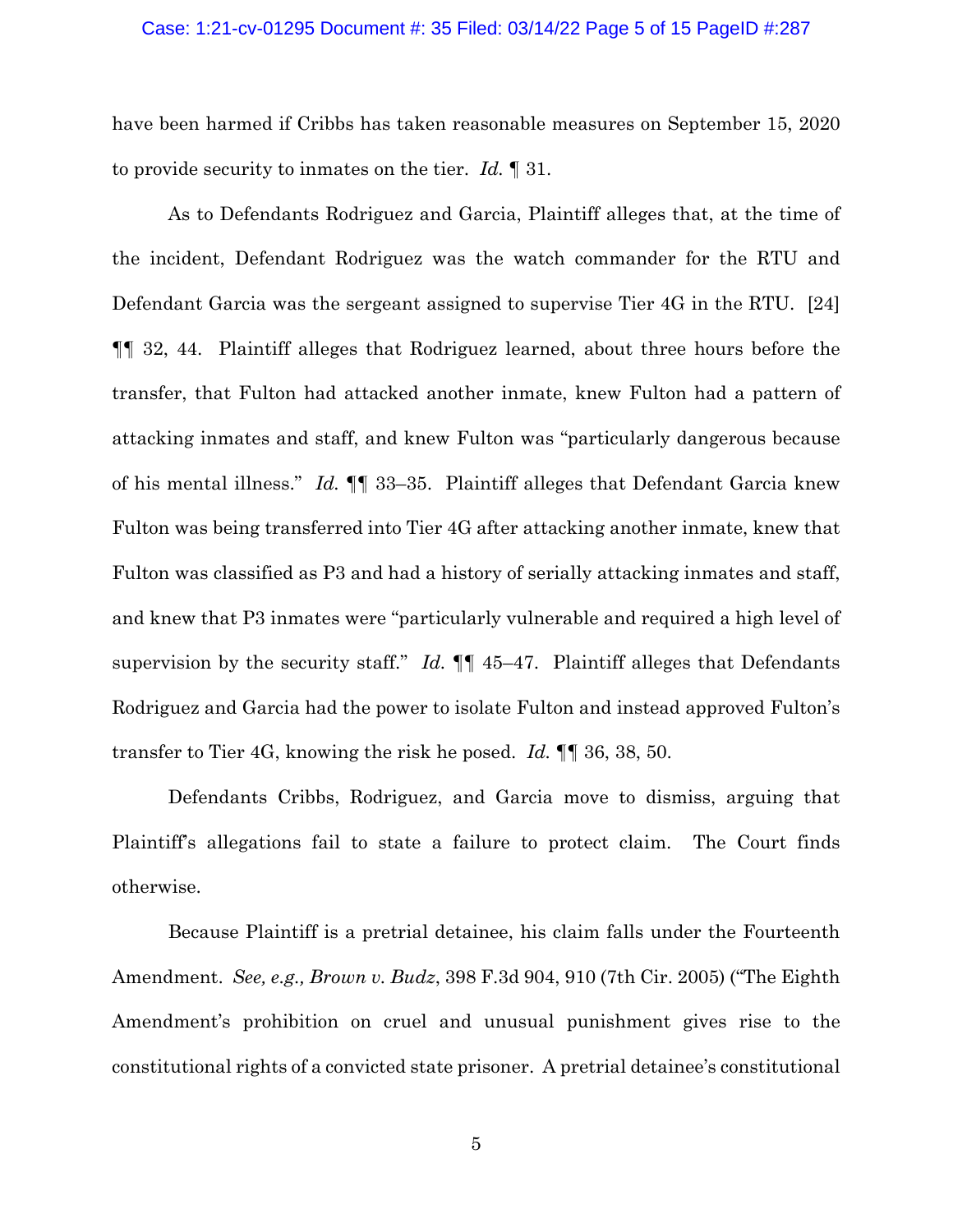#### Case: 1:21-cv-01295 Document #: 35 Filed: 03/14/22 Page 6 of 15 PageID #:288

rights are distinct from a prisoner's rights because the State cannot punish a pretrial detainee. Thus, the source of the pretrial detainee's rights is the Fourteenth Amendment's Due Process Clause") (quoting *Est. of Cole by Pardue v. Fromm*, 94 F.3d 254, 259 n.1 (7th Cir. 1996)). As a result, the deliberate indifference standard no longer applies, *see Kingsley v. Hendrickson*, 576 U.S. 389 (2015), and, to win on his failure to protect claim, Plaintiff must show only that: (1) he faced objectively serious conditions, meaning a substantial risk of serious harm; (2) the defendants acted purposefully, knowingly, or recklessly with respect to the consequences of their actions; and (3) the defendants' actions were objectively unreasonable, *Hardeman v. Curran*, 933 F.3d 816, 827 (7th Cir. 2019) (Sykes, J., concurring); *Jones v. Williams*, No. 18-CV-03686, 2021 WL 3408508, at \*11 (N.D. Ill. Aug. 4, 2021). *See also Dawson v. Dart*, No. 17-CV-00283, 2020 WL 1182659, at \*2 (N.D. Ill. Mar. 12, 2020), ("the elements of a failure to protect claim under *Kingsley*'s objective standard include that: (1) defendant acted purposefully, knowingly, or recklessly with respect to a risk of harm; and (2) defendant's conduct was unreasonable given the totality of the circumstances.") (citing *McCann v. Ogle Cnty*., 909 F.3d 881, 886 (7th Cir. 2018); *Miranda v. Cnty. of Lake*, 900 F.3d 335, 353 (7th Cir. 2018); *Castro v. Cnty. of L.A.*, 833 F.3d 1060, 1070 (9th Cir. 2016) (en banc)). Whereas the Eighth Amendment deliberate indifference standard "requires a showing that the defendant had a "sufficiently culpable state of mind" and asks whether the official actually believed there was a significant risk of harm," under the Fourteenth Amendment, a pretrial detainee need not prove subjective awareness on the part of the defendant but only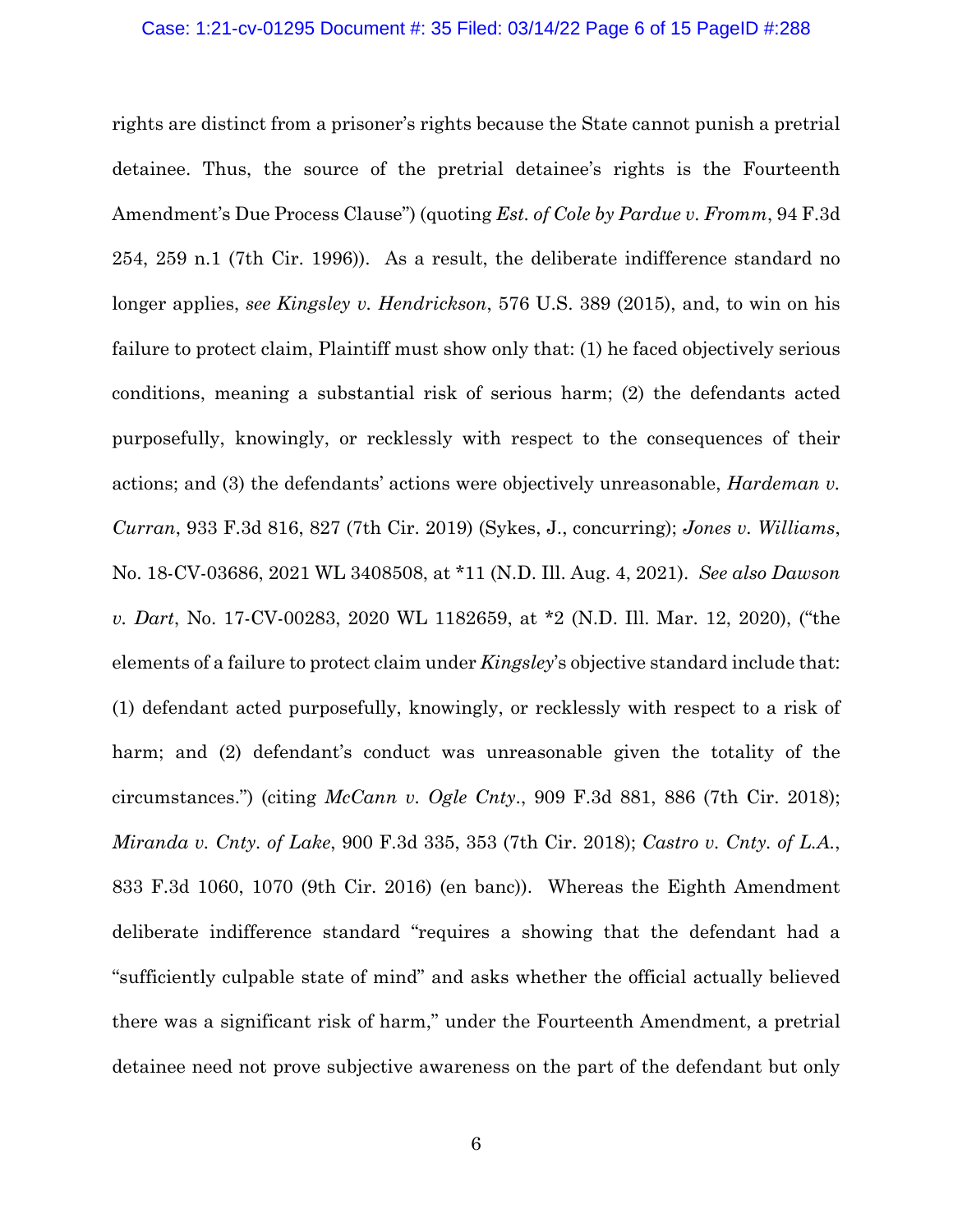#### Case: 1:21-cv-01295 Document #: 35 Filed: 03/14/22 Page 7 of 15 PageID #:289

that the defendant's conduct was objectively unreasonable. *Miranda*, 900 F.3d at 350–51. Objective reasonableness (or unreasonableness) "turns on the facts and circumstances of each particular case," viewed "from the perspective of a reasonable officer on the scene, including what the officer knew at the time, not with the 20/20 vision of hindsight." *Kingsley*, 576 U.S. at 397 (quotations omitted). Additionally, the subjective component requires a pretrial detainee plaintiff to "prove more than negligence but less than subjective intent—something akin to reckless disregard." *Castro*, 833 F.3d at 1071 (cited in *Hardeman*, 933 F.3d at 823).

As noted in *Jones*, "the line between a failure to act that is purposeful, knowing, or reckless (on the one hand) and deliberate indifference (on the other) is not the brightest," 2021 WL 3408508, at \*14 n.9. But, as a practical matter in this case, Plaintiff's complaint, which alleges Defendants' knowledge and notice that Fulton posed a risk, suffices to advance the case. *See Young v. Dart*, No. 17-CV-1914, 2021 WL 3633927, at \*11 (N.D. Ill. Aug. 17, 2021) ("a correctional officer is not liable on a failure-to-protect claim unless the officer knew or had good reason to know about the substantial risk of serious harm."). Plaintiff's allegations demonstrate that he faced objectively serious conditions and a substantial risk of serious harm. As the Seventh Circuit noted in *Brown v. Budz*, "a beating suffered at the hands of a fellow detainee . . . clearly constitutes serious harm, as '[b]eing violently assaulted in prison is simply not 'part of the penalty that criminal offenders pay for their offenses against society.'" 398 F.3d 904, 910–11 (7th Cir. 2005) (quoting *Farmer v. Brennan*, 511 U.S. 825, 834 (1994)). The question is whether the risk of that beating was substantial.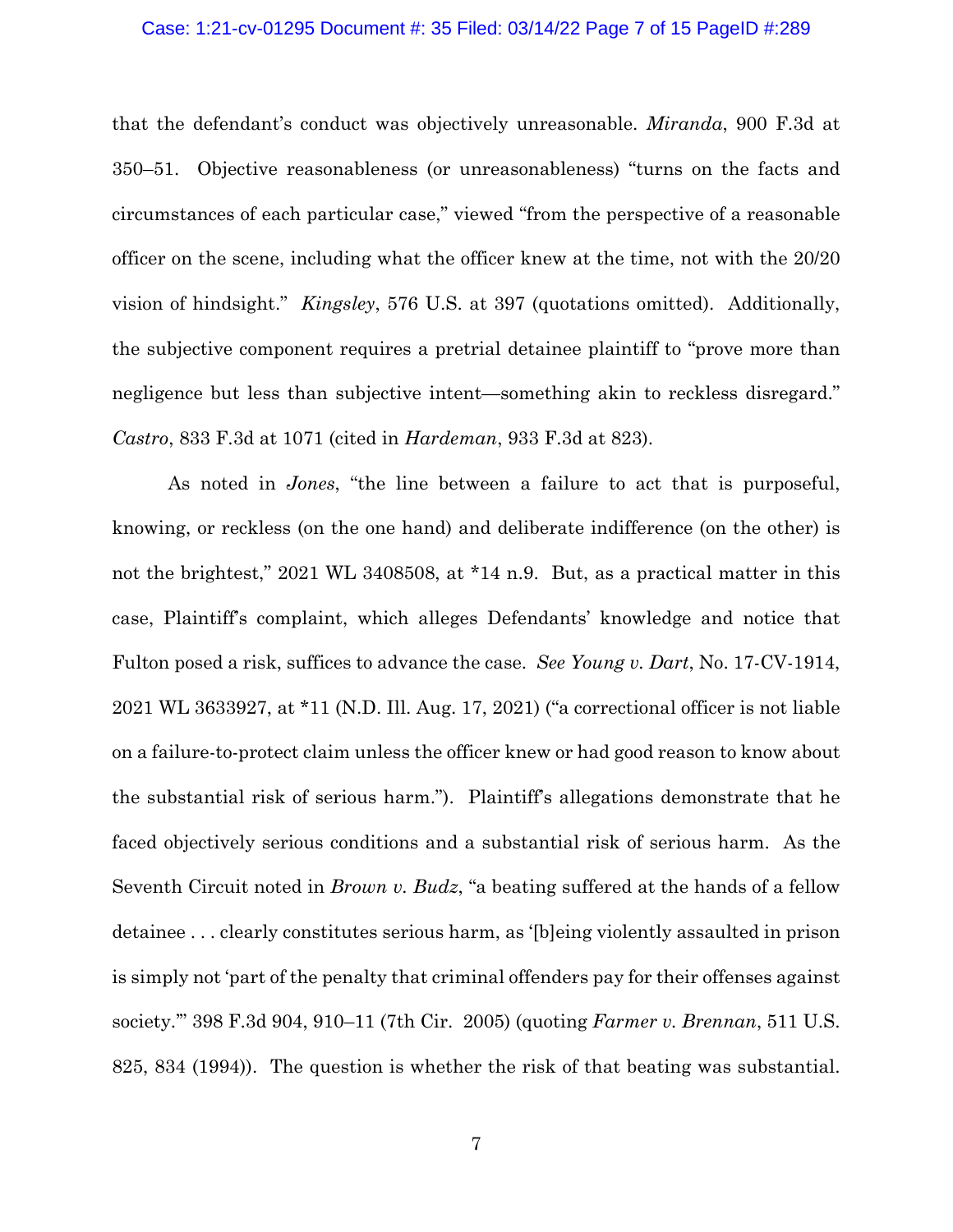### Case: 1:21-cv-01295 Document #: 35 Filed: 03/14/22 Page 8 of 15 PageID #:290

*Brown*, 398 F.3d at 911. The *Brown* Court noted that successful failure-to-protect cases generally involve "risks attributable to detainees with known 'propensities' of violence toward a particular individual or class of individuals; to 'highly probable' attacks; and to particular detainees who pose a 'heightened risk of assault' to the plaintiff." *Brown*, 398 F.3d at 911. In other words, "substantial risk" means "risks so great that they are almost certain to materialize if nothing is done." *Id.* (quoting *Delgado v. Stegall*, 367 F.3d 668, 672 (7th Cir. 2004), *abrogated on other grounds by Fitzgerald v. Barnstable Sch. Comm.*, 555 U.S. 246, 259 (2009)).

In *Dale v. Poston*, the court vividly illuminated the legal standard as follows:

picture an inmate with a cobra in his cell. If the prison officials "know that there is a cobra there or at least that there is a high probability of a cobra there, and do nothing, that is deliberate indifference." The precise identity of the threat, be it a cobra or a fellow inmate, is irrelevant. A prison official "cannot escape liability by showing that he did not know that a plaintiff was especially likely to be assaulted by the specific prisoner who eventually committed the assault." On the other hand, as the vagueness of a threat increases, the likelihood of "actual knowledge of impending harm" decreases. So, too, does the official's ability to respond. The ultimate measure of the adequacy of the response is therefore reasonableness in light of the surrounding circumstances.

548 F.3d 563, 569 (7th Cir. 2008) (quoting *Billman v. Ind. Dep't of Corr.*, 56 F.3d 785,

788 (7th Cir. 1995), and *Mayoral v. Sheahan*, 245 F.3d 934, 939 (7th Cir. 2001), and

citing *Fisher v. Lovejoy*, 414 F.3d 659, 662 (7th Cir. 2005)). Dale, an informant who

had cooperated against several inmates serving time in the same prison, was

attacked and stabbed seven times by another inmate; he sued, alleging that prison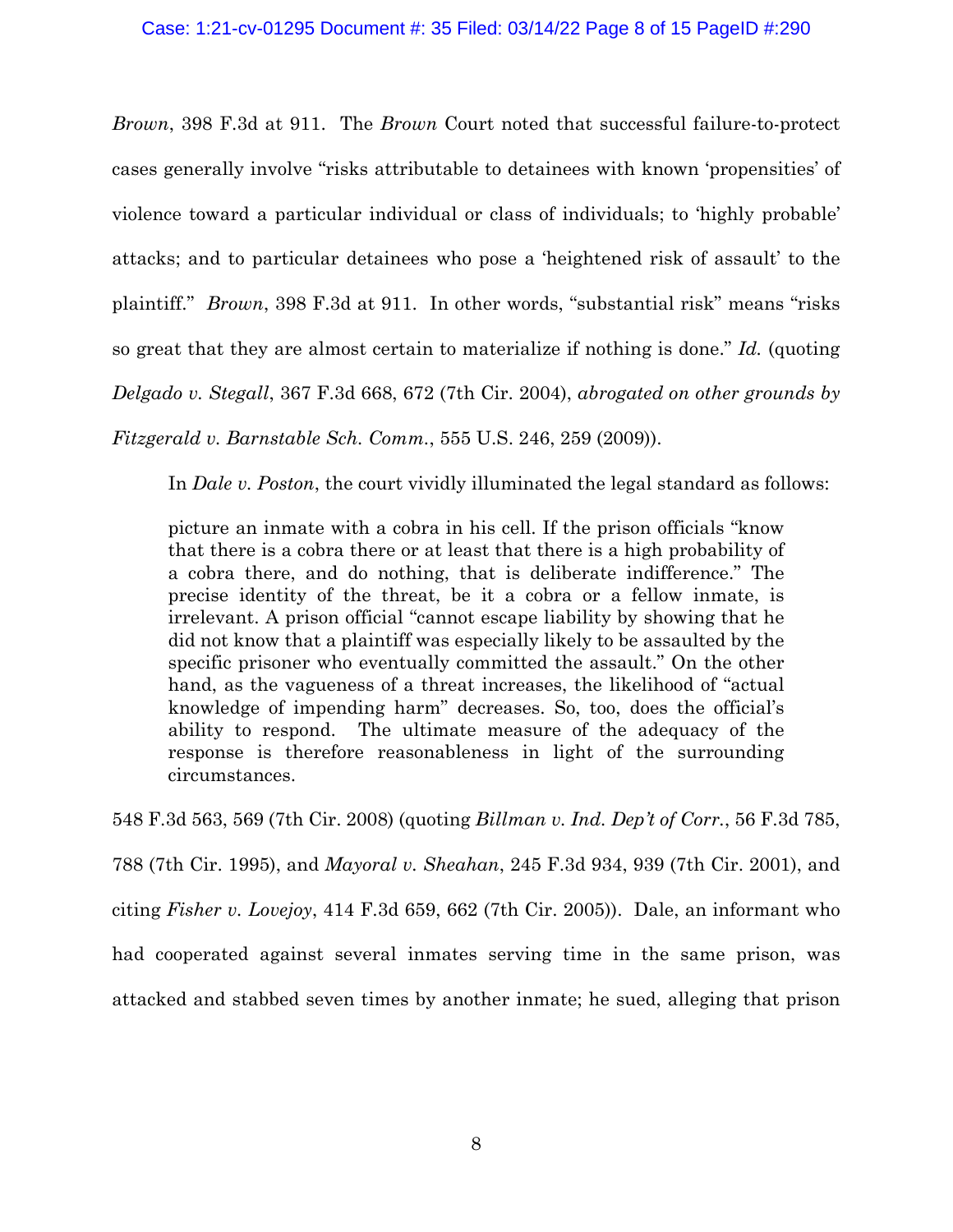## Case: 1:21-cv-01295 Document #: 35 Filed: 03/14/22 Page 9 of 15 PageID #:291

officials failed to protect him from the attack.[2](#page-8-0) *Id.* The court noted that prisons are "dangerous places often full of people who have demonstrated aggression," thus not every inmate attack violates the Eighth Amendment; a constitutional violation occurs only when "the official knows of and disregards an excessive risk to inmate health or safety." *Id.* (citing *Farmer*, 511 U.S. at 837). The court held that Dale's attacker *was* a cobra, but the defendants did not know it: because Dale's statements expressing concern were so vague, "for all they knew, Dale was being harassed by a garter snake. Irritating, yes. Deadly, no." *Id.* The court rejected the notion that an officer violates the constitution anytime an inmate branded a "snitch" gets attacked; after recognizing that informants "face unique risks in prison," the court nonetheless held that "each case must be examined individually, with particular focus on what the officer knew and how he responded." *Dale*, 548 F.3d at 570. Because the defendants did not know "there was a true threat at play," the court affirmed the entry of summary judgment in the defendants' favor. *Id.*

Here, Plaintiff alleges that Defendants knew Fulton was a "cobra" who posed a real threat based on a series of alleged incidents involving Fulton: on July 10, 2019, Fulton fought with other inmates; on July 13, 2019 Fulton threatened correctional and mental health staff after being transferred for threatening behavior; on August 8, 2019, Fulton fought another inmate; on August 10, 2019 Fulton threatened an

<span id="page-8-0"></span><sup>&</sup>lt;sup>2</sup> Although Dale, a convicted prisoner in state custody, sued under the Eighth Amendment, post-*Kingsley*, a pretrial detainee's constitutional claim "still carries a subjective component" and the inmate must still "show that he is incarcerated under conditions posing a substantial risk of serious harm" because "only 'objectively [and] sufficiently serious' deprivations are actionable as a violation of the Constitution." *Hardeman*, 933 F.3d at 826–27 (Sykes, J., concurring) (quoting *Farmer v. Brennan*, 511 U.S. 825, 834 (1994)).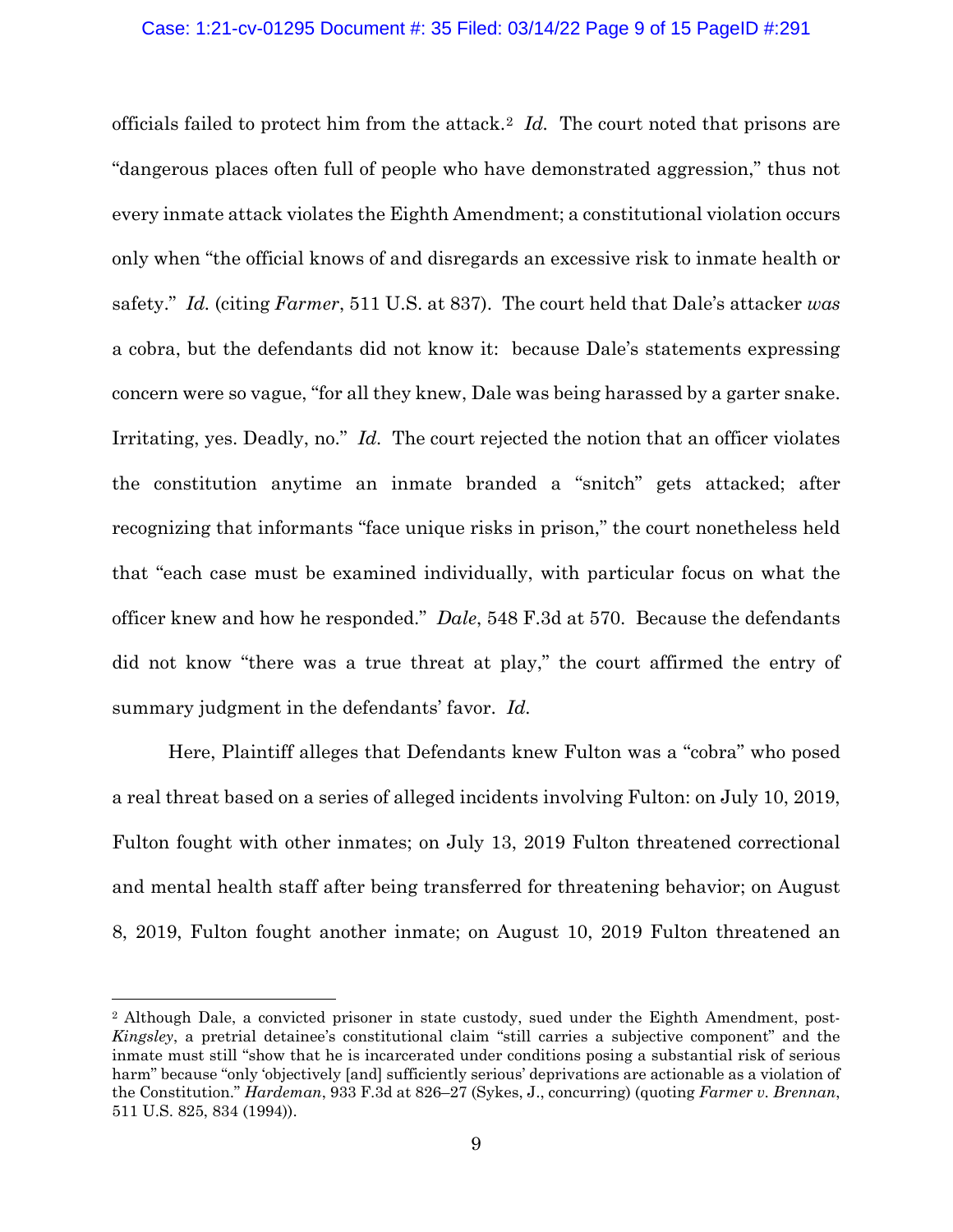#### Case: 1:21-cv-01295 Document #: 35 Filed: 03/14/22 Page 10 of 15 PageID #:292

inmate and disobeyed direct orders of correctional staff; on August 11, 2019 Fulton bullied inmates; on August 21, 2019 Fulton threatened inmates and disobeyed orders; on August 22, 2019 Fulton struck an officer and threatened to kill the staff; on August 9, 2020, Fulton led a detainee rebellion and shouted profanities directed toward staff; on August 14, 2019 Fulton struck an inmate without provocation; on August 31, 2019 Fulton, unprovoked, threw a detainee to the ground; and on September 15, 2019, Fulton threw "close hand strikes" at another inmate. [24] ¶ 15.[3](#page-9-0) This last incident led to Fulton's transfer to Tier 4G, where he then attacked Plaintiff. *Id.* Although these allegations fail to include any facts or details about Fulton's prior victims, their injuries, or the exact nature of the attacks, Plaintiff alleges that several of the incidents involved violent physical assaults on other inmates, and he alleges that at least two of the attacks were unprovoked. *Id.* ¶ 15. Significantly, the three incidents immediately preceding the attack on Plaintiff all involved physical attacks. *Id*. More to the point, Plaintiff alleges that Defendant Cribbs knew that Fulton was being transferred to Tier 4G because he had just attacked another inmate, and "knew that placing Fulton in the tier exposed other inmates to attack because of his propensity to attack staff and inmates without provocation." *Id.* at ¶ 24. He alleges that Defendant Rodriguez knew Fulton had a recent "pattern of attacking inmates and staff" and knew Fulton had been "involved in several different incidents involving violence at Cook County Jail." *Id.* at ¶ 34. And he alleges that Defendant Garcia

<span id="page-9-0"></span><sup>3</sup> Plaintiff also alleges that Fulton engaged in two violent acts *after* he attacked Plaintiff. [24] ¶ 15*.* But these subsequent attacks are not material to any notice or knowledge Defendants may have had prior to the attack on Plaintiff.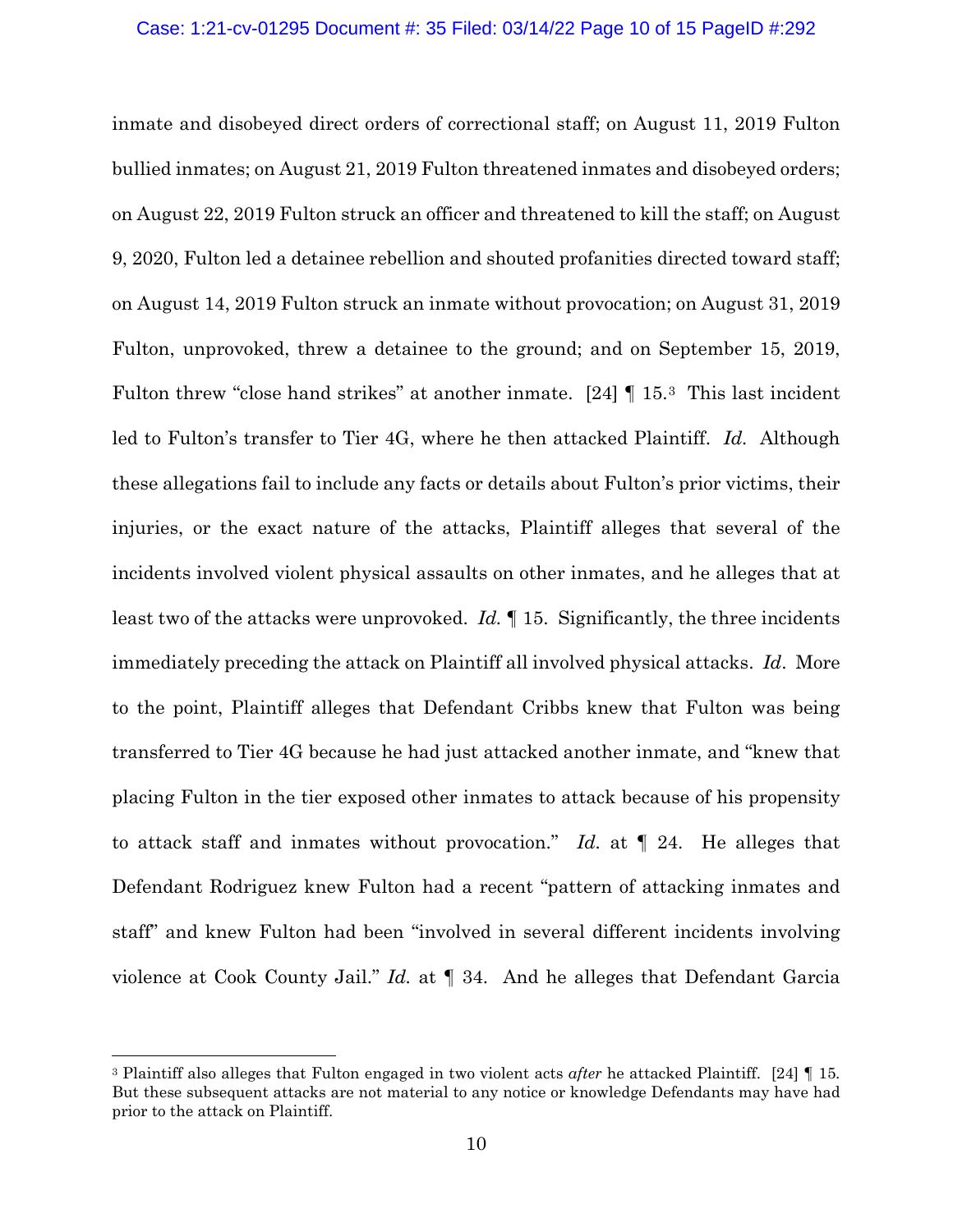#### Case: 1:21-cv-01295 Document #: 35 Filed: 03/14/22 Page 11 of 15 PageID #:293

knew Fulton "had a history of serially attacking inmates and staff at Cook County Jail" "because it was documented in the Cook County Jail's C-COMS system available to all sworn staff." *Id.* at ¶ 46.

Ultimately, Plaintiff's case here may go the same way as *Dale*; Plaintiff's claim, like Dale's, urges liability in part because the attack involved a particularly vulnerable inmate (a P3 inmate housed in the RTU here, an informant in *Dale*). But *Dale* was decided on a full record. And, at this stage, Plaintiff's allegations suffice to show that Fulton's track record established a sufficient risk of an attack. Plaintiff alleges, in effect, that Fulton was a cobra, that Defendants Cribbs, Garcia, and Rodriguez knew he was a cobra, and that they nonetheless allowed him free rein in the open tier, in violation of both reasonable practices and CCJ's own policies. As such, Plaintiff has alleged that Defendants' conduct was objectively unreasonable, not merely negligent. Accordingly, the Court denies the motion to dismiss as to counts I, II, and III.

## **B. Plaintiff's** *Monell* **Claim**

In count IV, Plaintiff brings a *Monell* claim against Sheriff Dart and Cook County. *See Monell v. Dep't of Social Servs.*, 436 U.S. 658 (1978). Plaintiff alleges that there exists a widespread practice in P3 dorms in the RTU for correctional officers to sit in the hallway out of sight and hearing of the detainees, which results in "grossly inadequate security" for P3 detainees. [24] ¶¶ 56–58, 61–63. Plaintiff also alleges that CCJ failed to implement a policy of removing violent P3 inmates from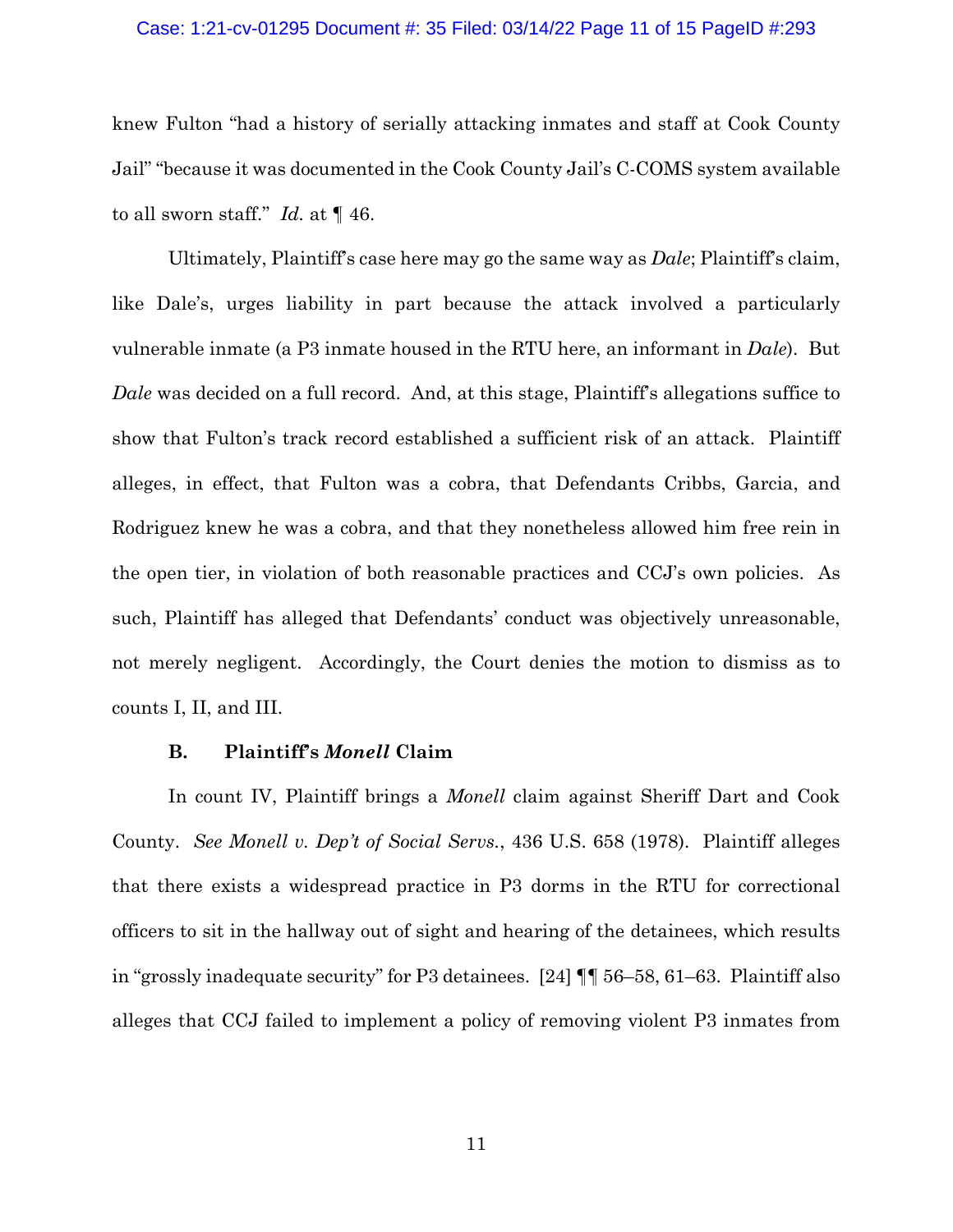#### Case: 1:21-cv-01295 Document #: 35 Filed: 03/14/22 Page 12 of 15 PageID #:294

dorms and placing them in single cells and failed to train correctional staff at CCJ about how to house serially violent P3 detainees in the RTU. *Id.* ¶¶ 65, 69.

Under *Monell*, Defendants may be liable for any deprivation of Plaintiff's constitutional rights only if they caused the deprivation. 436 U.S. at 691–92. As the Seventh Circuit recently observed, liability under *Monell* remains "difficult to establish precisely because of the care the law has taken to avoid holding a municipality responsible for an employee's misconduct. A primary guardrail is the threshold requirement of a plaintiff showing that a municipal policy or custom caused the constitutional injury." *J.K.J. v. Polk Cnty.*, 960 F.3d 367, 377 (7th Cir. 2020), *cert. denied sub nom. Polk Cnty., Wis. v. J.K. J.*, 141 S. Ct. 1125 (2021) (citing *Monell*, 436 U.S. at 690–91).

The "critical question under *Monell* remains this: is the action about which the plaintiff is complaining one of the institution itself, or is it merely one undertaken by a subordinate actor?" *Glisson v. Indiana Dep't of Corr*., 849 F.3d 372, 381 (7th Cir. 2017). Such "action" may be "an express policy (embodied, for example, in a policy statement, regulation, or decision officially adopted by municipal decisionmakers), an informal but established municipal custom, or even the action of a policymaker authorized to act for the municipality." *J.K.J.*, 960 F.3d at 377 (citing *Glisson*, 849 F.3d at 379). In addition to alleging municipal action, Plaintiff "must also demonstrate that, through its deliberate conduct, the municipality was the 'moving force' behind the injury alleged"—that is, Plaintiff must "show that the municipal action was taken with the requisite degree of culpability and must demonstrate a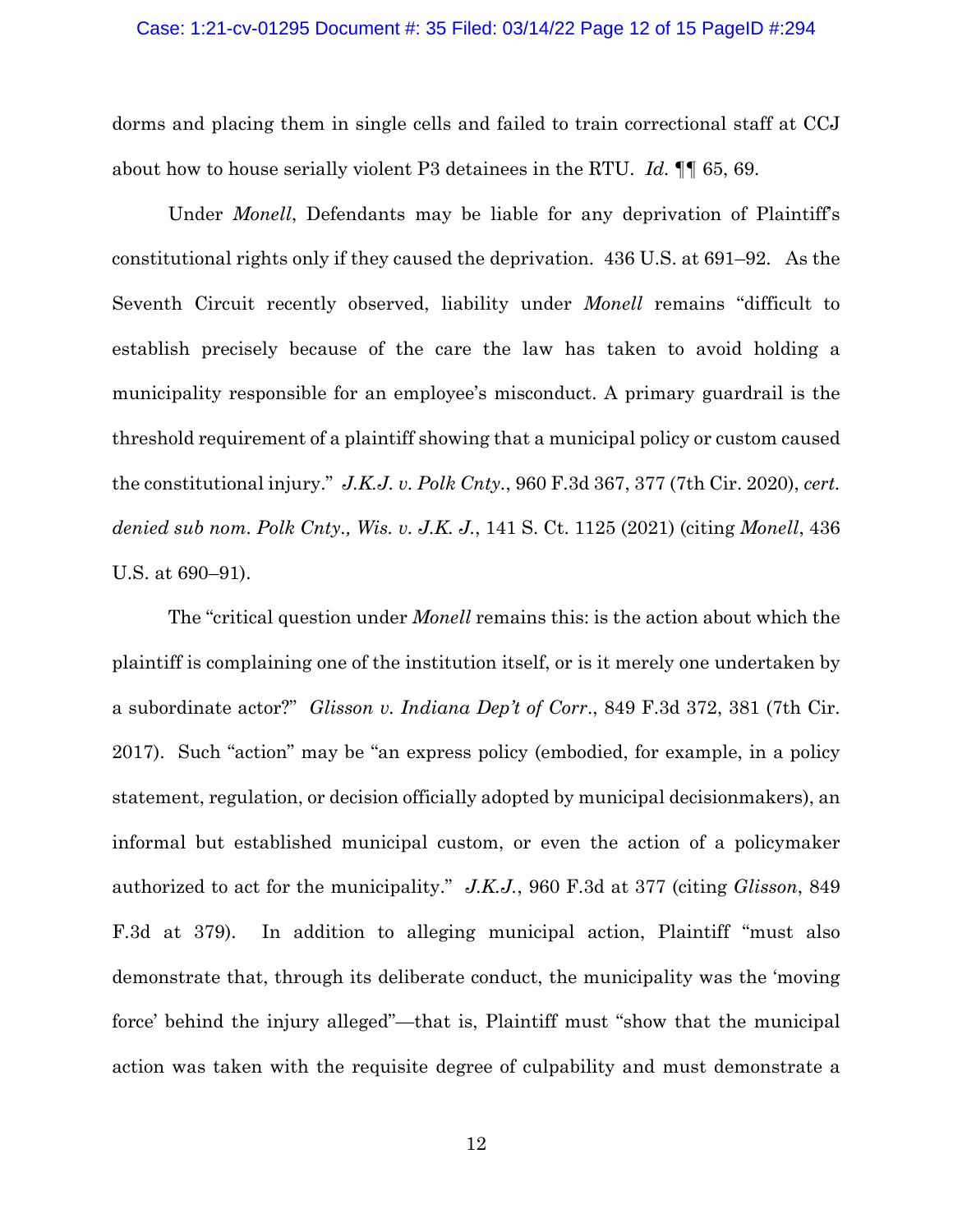#### Case: 1:21-cv-01295 Document #: 35 Filed: 03/14/22 Page 13 of 15 PageID #:295

direct causal link between the municipal action and the deprivation of federal rights." *J.K.J.*, 960 F.3d at 377 (quoting *Bd. of Comm'rs of Bryan Cnty. v. Brown*, 520 U.S. 397, 403–04 (1997); and citing *Monell*, 436 U.S. at 694).

Where, as here, a *Monell* claim is predicated at least in part on inaction, the "path" to liability is "steeper," *J.K.J.,* 960 F.3d at 378, but not insurmountable: A County's "'policy of inaction' in light of notice that its program will cause constitutional violations 'is the functional equivalent of a decision by the [County] itself to violate the Constitution.'" *Id.* (quoting *Connick v. Thompson*, 563 U.S. 51, 61– 62 (2011); and citing *Glisson*, 849 F.3d at 382).

Moreover, "identifying municipal action—or, as it were, inaction—is only part of the requisite inquiry under *Monell.* The Supreme Court has made plain that a failure to act amounts to municipal action for *Monell* purposes only if the County has notice that its program will cause constitutional violations." *J.K.J.*, 960 F.3d at 379 (citing *Connick*, 563 U.S. at 61–62). Sometimes the notice will come from "a pattern of past similar violations; other times it will come from evidence of a risk so obvious that it compels municipal action. But at all times and in all *Monell* cases based on this theory, the Supreme Court has directed the focus on the presence and proof of 'a known or obvious' risk." *J.K.J.*, 960 F.3d at 381.

To the extent Plaintiff seeks to impose *Monell* liability for Defendant Cribbs' failure to provide "strict supervision," his claim fails. As Judge Easterbrook noted in his dissent in *J.K.J.*, "subordinate employees' failure to comply with a valid policy is not a ground of liability against a municipality." 960 F.3d at 387.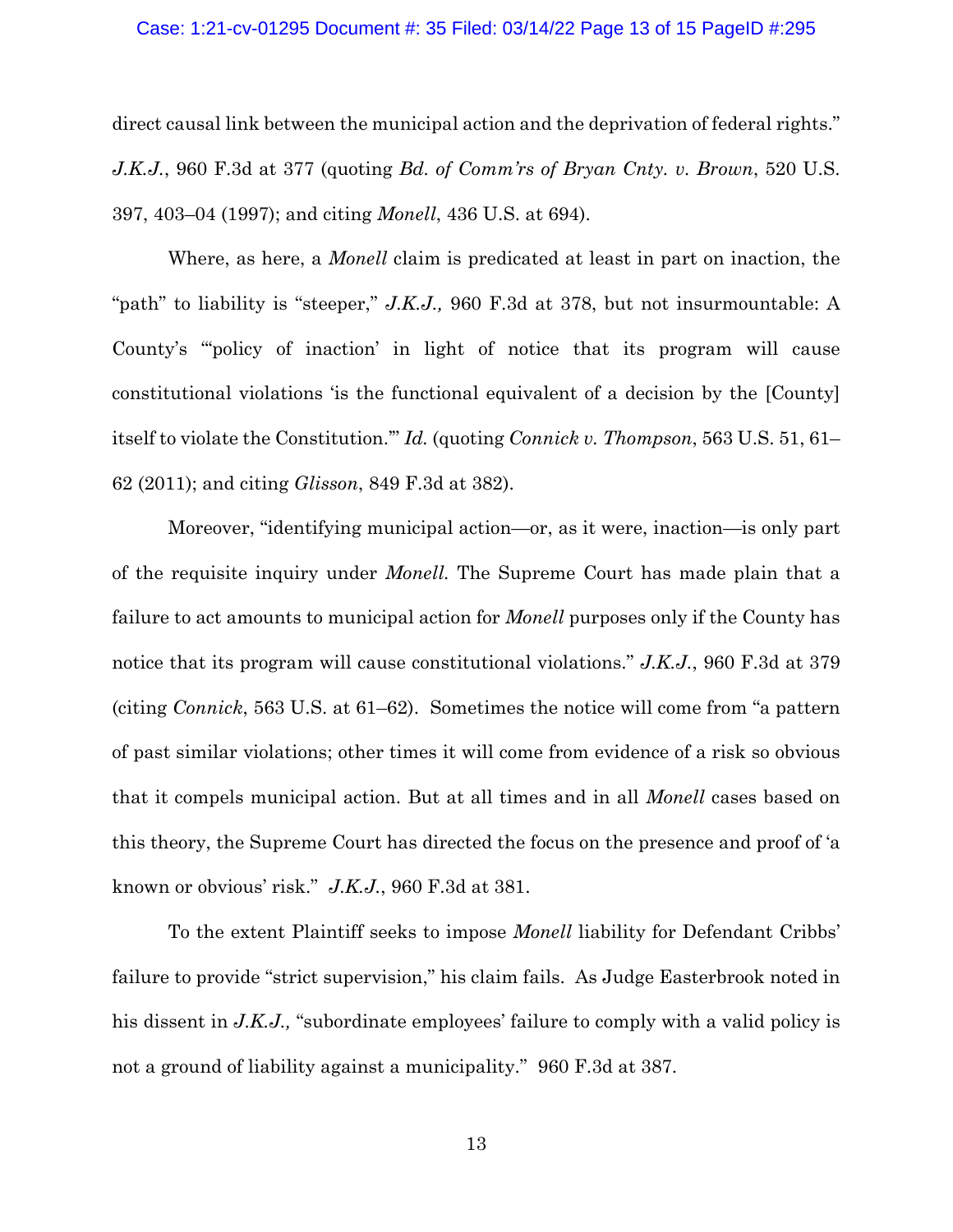## Case: 1:21-cv-01295 Document #: 35 Filed: 03/14/22 Page 14 of 15 PageID #:296

Plaintiff also alleges that the County failed to enact a policy to segregate mentally-ill offenders who are known to be violent, allowing them instead to move freely in open dorm tiers. And he alleges that the Sheriff and County knew serially violent "P3" inmates who are transferred into other dorms frequently attack staff and inmates when reassigned to another dorm. [24] at ¶ 71. To this extent, he may state a valid *Monell* claim, as housing violent, unstable inmates in an open floor dorm without direct supervision would seem to pose an obvious risk. And Plaintiff alleges that this policy (or lack of policy) directly caused his injury.

Nevertheless, Plaintiff's claim on this score, as pled, fails, because he does not allege facts to suggest that CCJ had a custom or practice of transferring serially violent P3 inmates to other open RTU tiers. He alleges facts as to Fulton only. And that is not enough. *See, e.g., Thomas v. Cook Cty. Sheriff's Dep't*, 604 F.3d 293, 303 (7th Cir. 2010) (holding that to impose liability under *Monell* based upon a widespread custom or practice, a plaintiff must allege that such conduct occurred more than once, or even three times; plaintiff must allege facts to show that there is a policy at issue, rather than a random event).

Plaintiff's *Monell* claim against Cook County fails for the additional reason that the Sheriff, not the County, is the policymaker at CCJ. *E.g., Thompson v. Duke*, 882 F.2d 1180, 1187 (7th Cir. 1989) (CCJ is "solely under the supervision and control of the Sheriff of Cook County"; thus plaintiff cannot sue Cook County under *Monell* for "practices, policies, or actions" unrelated to that entity).[4](#page-13-0)

<span id="page-13-0"></span><sup>4</sup> If Plaintiff were to state a *Monell* claim against Dart, Cook County would remain in the case as an indispensable party. *See Hunt v. Dart*, No. 07 C 6003, 2010 WL 300397, at \*2 (N.D. Ill. Jan. 22, 2010)